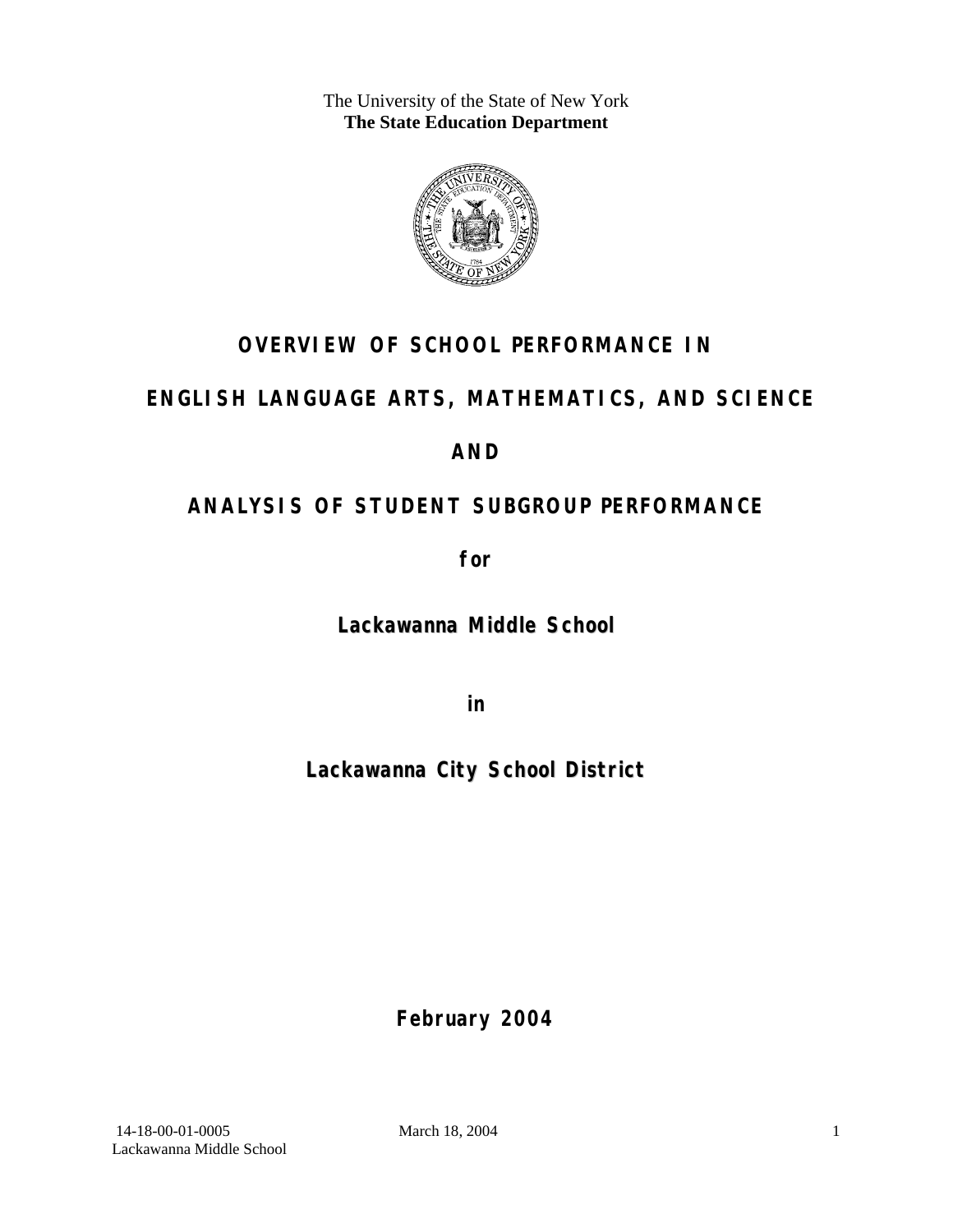#### **THE UNIVERSITY OF THE STATE OF NEW YORK**

#### **Regents of The University**

| Tonawanda             |
|-----------------------|
| <b>Hollis</b>         |
| Staten Island         |
| New Rochelle          |
| Peru                  |
| Huntington            |
| <b>North Syracuse</b> |
| New York              |
| <b>Belle Harbor</b>   |
| Buffalo               |
| Hartsdale             |
| Albany                |
| <b>Bronx</b>          |
| New York              |
| <b>Binghamton</b>     |
| Rochester             |

#### **President of The University and Commissioner of Education**

RICHARD P. MILLS

**Deputy Commissioner for Elementary, Middle, Secondary and Continuing Education**  JAMES A. KADAMUS

#### **Coordinator, School Operations and Management Services**

CHARLES SZUBERLA

#### **Coordinator, Information and Reporting Services**

MARTHA P. MUSSER

The State Education Department does not discriminate on the basis of age, color, religion, creed, disability, marital status, veteran status, national origin, race, gender, genetic predisposition or carrier status, or sexual orientation in its educational programs, services and activities. Portions of this publication can be made available in a variety of formats, including braille, large print or audio tape, upon request. Inquiries concerning this policy of nondiscrimination should be directed to the Department's Office for Diversity, Ethics, and Access, Room 530, Education Building, Albany, NY 12234. **Requests for additional copies of this publication may be made by contacting the Publications Sales Desk, Room 309, Education Building, Albany, NY 12234.** 

Please address all correspondence about this report that is not related to data corrections to:

*School Report Card Coordinator Information and Reporting Services Team New York State Education Department Room 863 EBA 89 Washington Avenue Albany, NY 12234*  E-mail: *RPTCARD@mail.nysed.gov*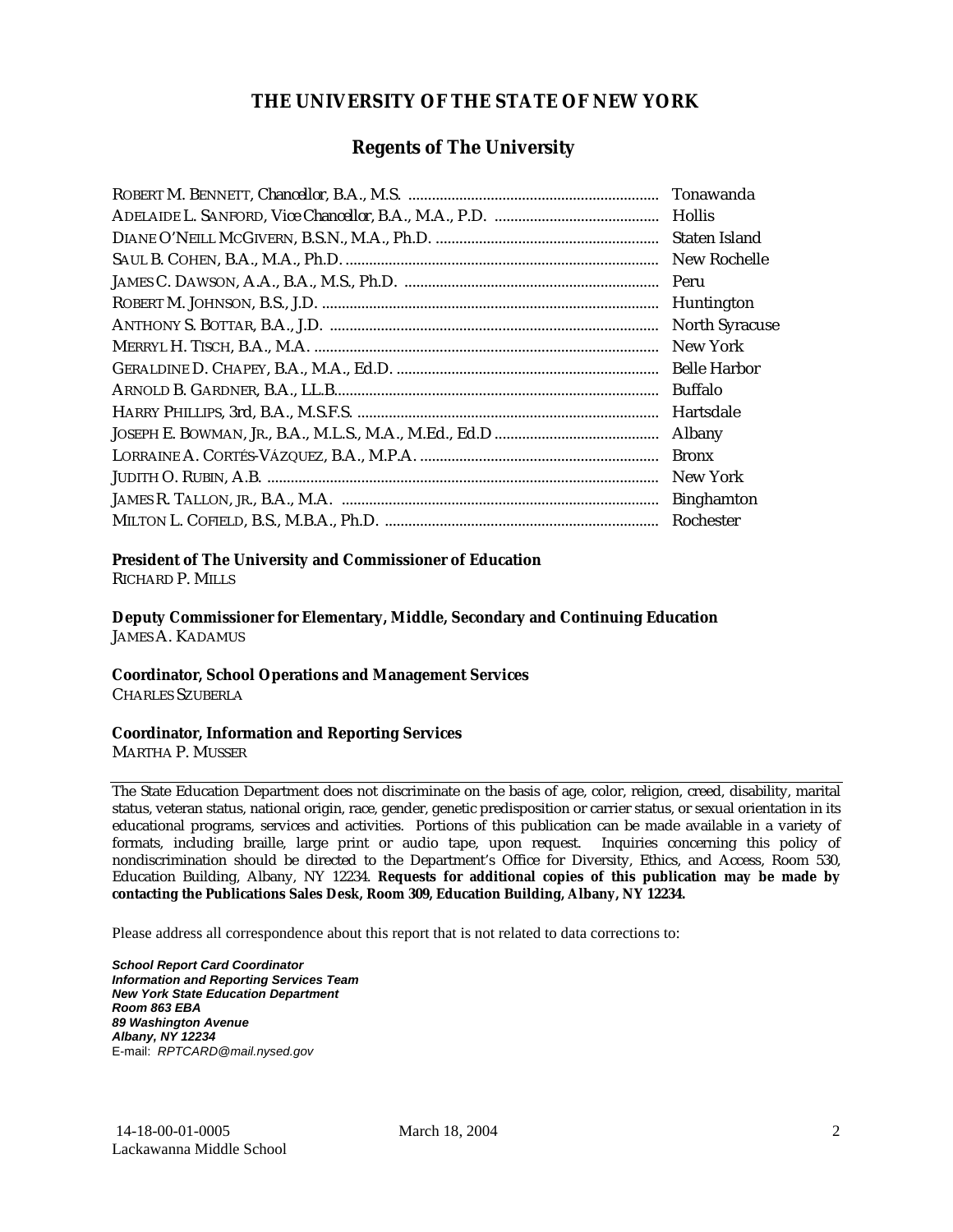The *New York State School Report Card* is an important part of the Board of Regents effort to raise learning standards for all students. It provides information to the public on student performance and other measures of school and district performance. Knowledge gained from the school report card on a school's strengths and weaknesses can be used to improve instruction and services to students.

The *New York State School Report Card* consists of three parts: the *Overview of School Performance in English Language Arts, Mathematics, and Science and Analysis of Student Subgroup Performance,* the *Comprehensive Information Report,* and the *School Accountability Report*. The *Overview and Analysis* presents performance data on measures required by the federal No Child Left Behind Act: English, mathematics, science, and graduation rate. Performance data on other State assessments can be found in the *Comprehensive Information Report*. The *School Accountability Report* provides information as to whether a school is making adequate progress toward enabling all students to achieve proficiency in English and mathematics.

State assessments are designed to help ensure that all students reach high learning standards. They show whether students are getting the foundation knowledge they need to succeed at the elementary, middle, and commencement levels and beyond. The State requires that students who are not making appropriate progress toward the standards receive academic intervention services.

In the *Overview*, performance on the elementary- and middle-level assessments in English language arts and mathematics and on the middle-level science test is reported in terms of mean scores and the percentage of students scoring at each of the four levels. These levels indicate performance on the standards from seriously deficient to advanced proficiency. Performance on the elementary-level science test is reported in terms of mean scores and the percentage of students making appropriate progress. Regents examination scores are reported in four score ranges. Scores of 65 to 100 are passing; scores of 55 to 64 earn credit toward a local diploma (with the approval of the local board of education). Though each elementary- and middle-level assessment is administered to students in a specific grade, secondary-level assessments are taken by students when they complete the coursework for the core curriculum. Therefore, the performance of students at the secondary level is measured for a student cohort rather than a group of students at a particular grade level. Students are grouped in cohorts according to the year in which they first entered grade 9.

The assessment data in the *Overview and Analysis* are for all tested students in the school, including general-education students and students with disabilities. In the *Overview*, each school's performance is compared with that of schools similar in grade level, district resources, and student needs as indicated by income and limited English proficiency (LEP) status. Each district's performance is compared with that of all public schools statewide. In the *Analysis*, performance is disaggregated by race/ethnicity, disability status, gender, LEP status, income level, and migrant status.

Explanations of terms referred to or symbols used in this part of the school report card may be found in the glossary on the last page. Further information on the school report card may be found in the guide, *Understanding Your School Report Card: February 2004*, available on the Information and Reporting Services Web site at www.emsc.nysed.gov/irts.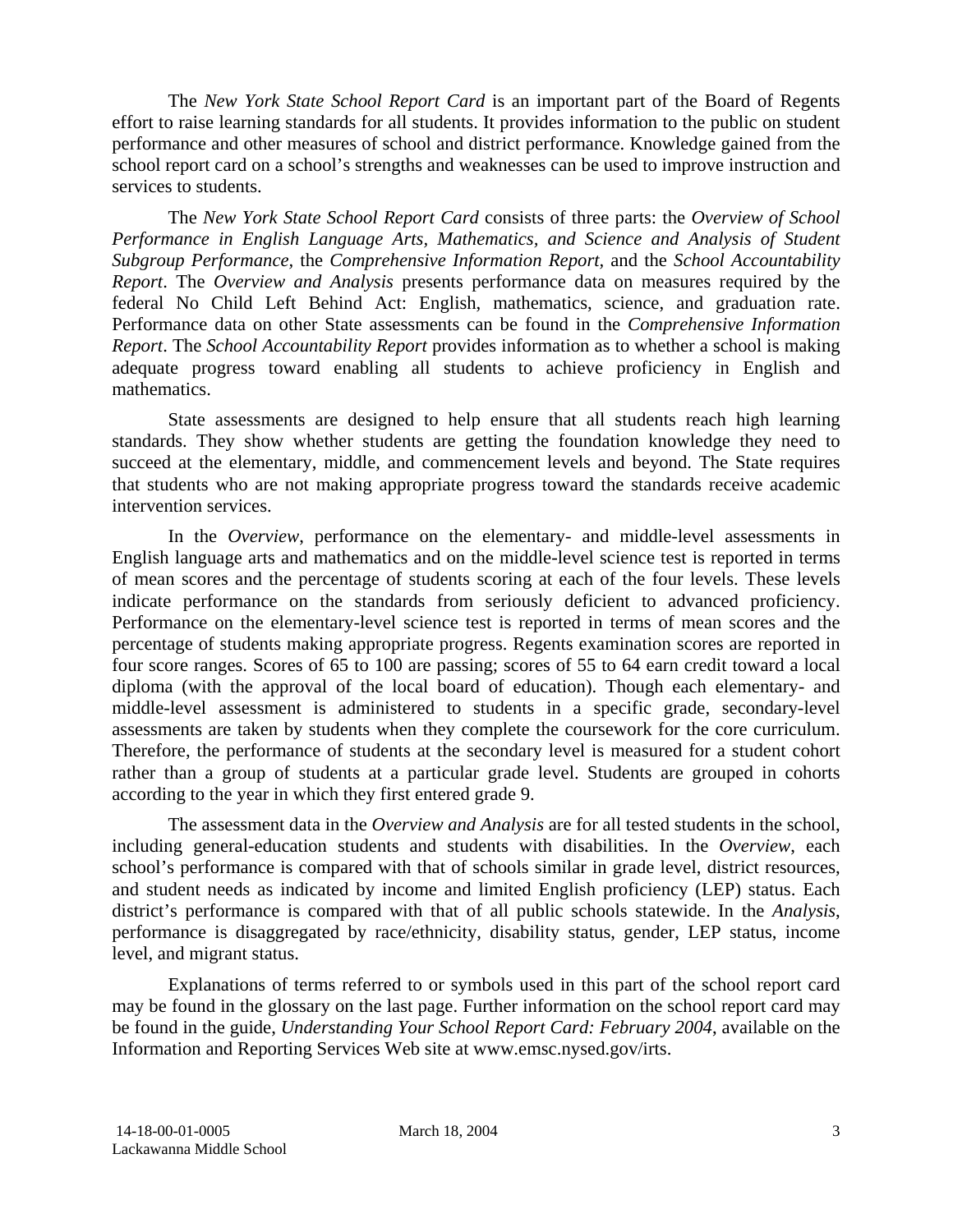# **Overview of School Performance in English Language Arts, Mathematics, and Science**

### **School Profile**

| Principal:<br>Michael Jakubowski |             | (716)827-6704<br>Phone:   |
|----------------------------------|-------------|---------------------------|
| <b>Organization</b>              | Grade Range | <b>Student Enrollment</b> |
| $2002 - 03$                      | $6 - 8$     | 492                       |

| 2001–02 School District-wide Total Expenditure per Pupil | \$12,394 |
|----------------------------------------------------------|----------|
|----------------------------------------------------------|----------|

#### **2002–03 Percentage of Core Classes Taught by Highly Qualified Teachers\***

| <b>Number of Core</b><br><b>Classes</b> | <b>Percent Taught</b><br>by Highly<br>Qualified<br><b>Teachers</b> |
|-----------------------------------------|--------------------------------------------------------------------|
| gg                                      | 94%                                                                |
|                                         |                                                                    |

\*For the 2002-03 school year, SED is reporting that teachers of core classes are highly qualified if they are certified to teach those classes. However, No Child Left Behind (NCLB) imposes requirements beyond certification for some teachers to be considered highly qualified. In future years, when New York State uses the NCLB criteria for reporting, certified teachers must fulfill all NCLB requirements to be counted as highly qualified.

#### **2002–03 Percentage of Teachers with No Valid Teaching Certificate\***

| Number of<br><b>Teachers</b> | <b>Percent with No</b><br><b>Valid Teaching</b><br><b>Certificate</b> |
|------------------------------|-----------------------------------------------------------------------|
| 35                           | ሰ%                                                                    |

\*This count includes teachers with temporary licenses who do not have a valid permanent, provisional, or transitional teaching certificate.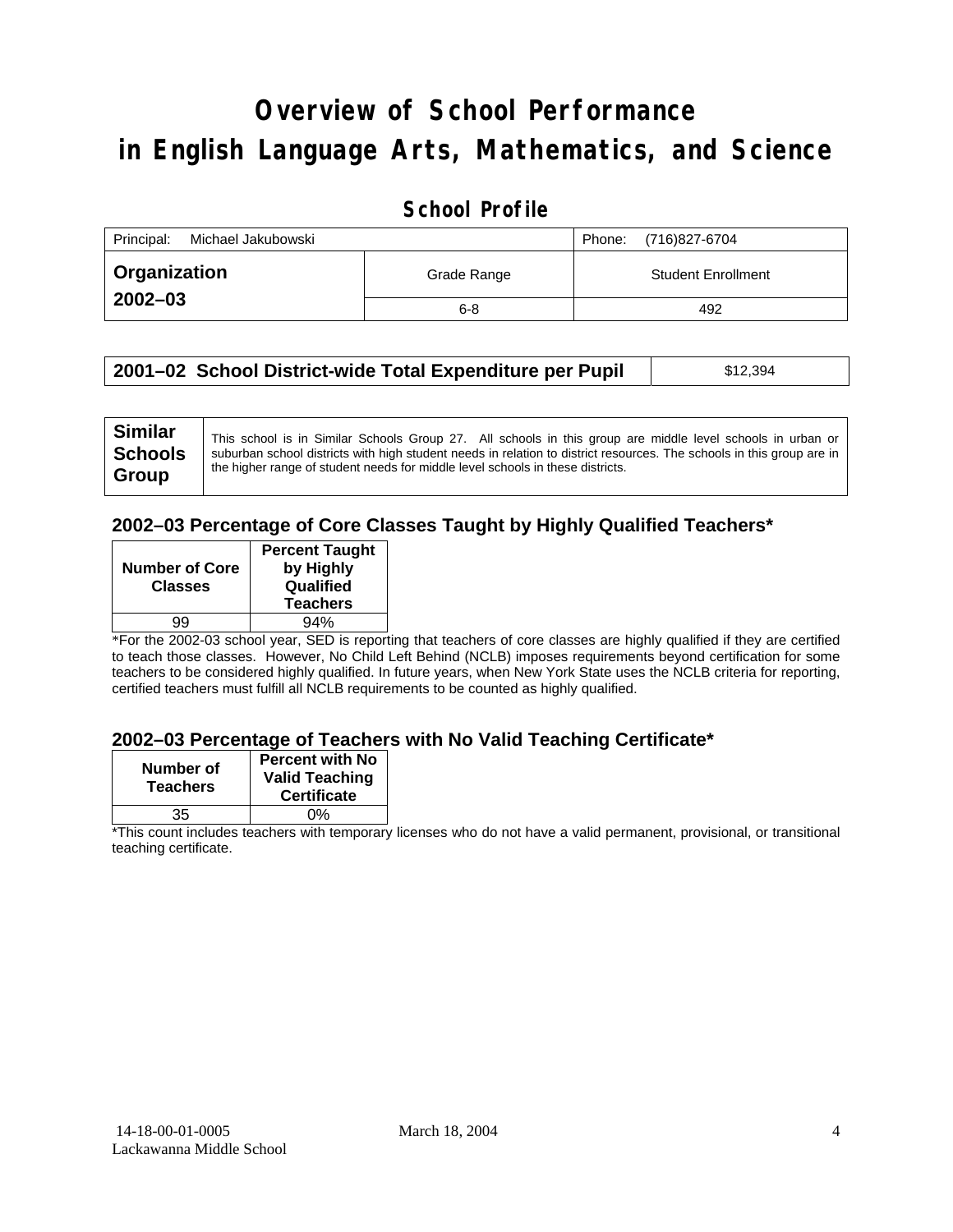### English Language Arts



| Performance at I<br><b>This School</b> | Level 1<br>527-661 | Level 2<br>662-700 | Level 3<br>701-738 | Level 4<br>739-830 | <b>Total</b> | <b>Mean Score</b> |
|----------------------------------------|--------------------|--------------------|--------------------|--------------------|--------------|-------------------|
| May 2001                               | 46                 | 75                 | 26                 | 4                  | 151          | 677               |
|                                        | Level 1<br>527-659 | Level 2<br>660-698 | Level 3<br>699-737 | Level 3<br>738-830 | Total        |                   |
| <b>March 2002</b>                      | 29                 | 116                | 38                 | 3                  | 186          | 681               |
|                                        | Level 1<br>527-657 | Level 2<br>658-696 | Level 3<br>697-736 | Level 4<br>737-830 | Total        |                   |
| January 2003                           | 17                 | 88                 | 42                 | 4                  | 151          | 684               |

|         | Middle-Level English Language Arts Levels — Listening, Reading, and Writing Standards                         |  |  |
|---------|---------------------------------------------------------------------------------------------------------------|--|--|
| Level 4 | These students <b>exceed the standards</b> and are moving toward high performance on the Regents examination. |  |  |
| Level 3 | These students meet the standards and, with continued steady growth, should pass the Regents examination.     |  |  |
| Level 2 | These students need extra help to meet the standards and pass the Regents examination.                        |  |  |
| Level 1 | These students have serious academic deficiencies.                                                            |  |  |

**Performance of Limited English Proficient Students Taking the New York State English as a Second Language Achievement Test (NYSESLAT) as the Measure of English Language Arts Achievement**

| Grade 8 | Number<br>Tested | Level 1 | Level 2 | Level 3 | Level 4 |
|---------|------------------|---------|---------|---------|---------|
| 2003    |                  |         |         |         |         |

**Performance of Students with Severe Disabilities on the New York State Alternate Assessment (NYSAA) in English** 

| Grade 8     | <b>Number</b><br>Tested | AA-Level 1 | AA-Level 2 | AA-Level 3 | AA-Level 4 |
|-------------|-------------------------|------------|------------|------------|------------|
| $2002 - 03$ |                         |            |            |            |            |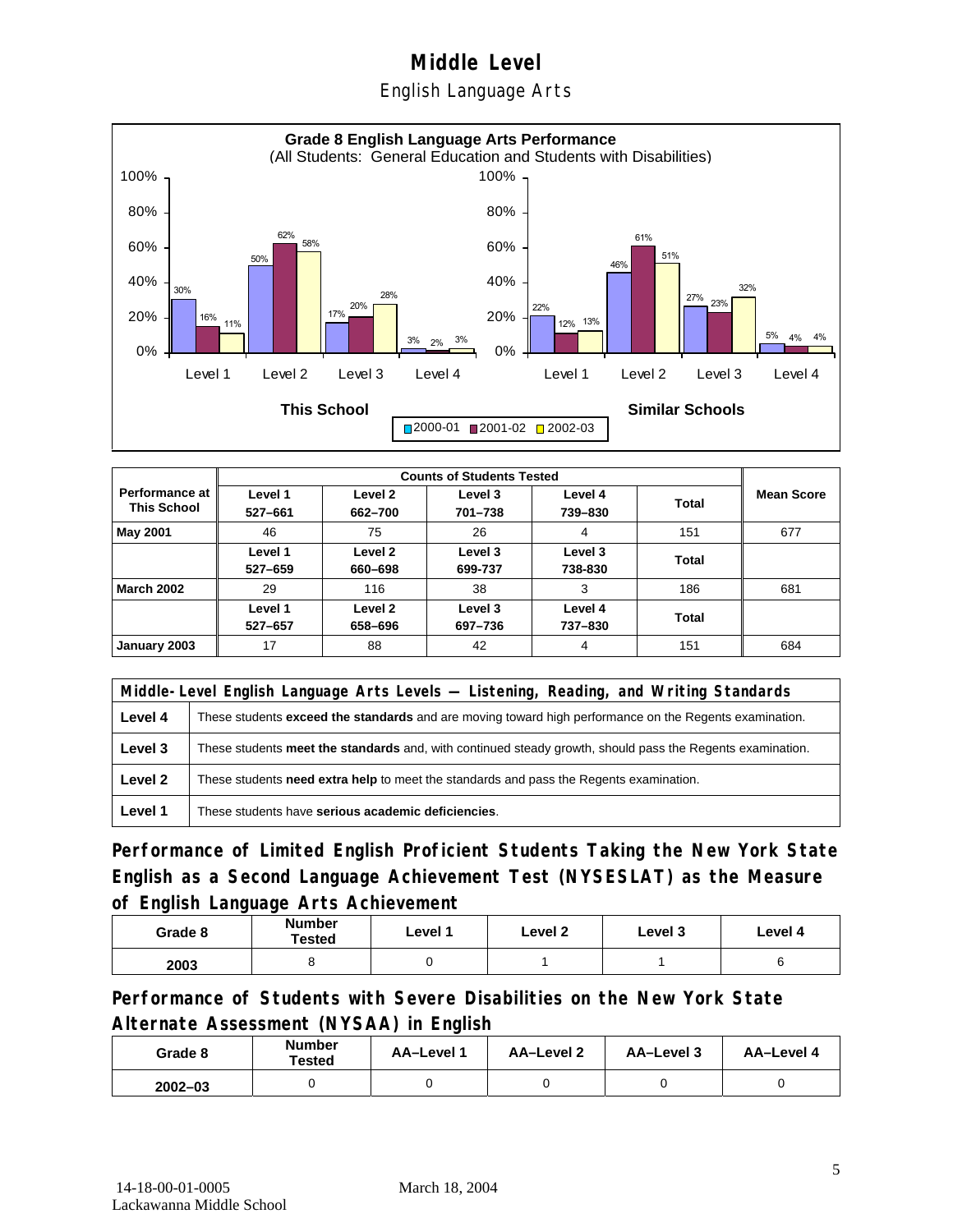#### Mathematics



| <b>Counts of Students Tested</b>            |                    |                    |                    |                    |              |                   |
|---------------------------------------------|--------------------|--------------------|--------------------|--------------------|--------------|-------------------|
| <b>Performance at</b><br><b>This School</b> | Level 1<br>517-680 | Level 2<br>681-715 | Level 3<br>716-759 | Level 4<br>760-882 | <b>Total</b> | <b>Mean Score</b> |
| <b>May 2001</b>                             | 47                 | 65                 | 32                 |                    | 153          | 698               |
| May 2002                                    | 45                 |                    | 55                 |                    | 180          | 699               |
| <b>May 2003</b>                             | 24                 | 81                 | 54                 |                    | 160          | 706               |

|         | Middle-Level Mathematics Levels — Knowledge, Reasoning, and Problem-Solving Standards                         |  |  |
|---------|---------------------------------------------------------------------------------------------------------------|--|--|
| Level 4 | These students <b>exceed the standards</b> and are moving toward high performance on the Regents examination. |  |  |
| Level 3 | These students meet the standards and, with continued steady growth, should pass the Regents examination.     |  |  |
| Level 2 | These students <b>need extra help</b> to meet the standards and pass the Regents examination.                 |  |  |
| Level 1 | These students have serious academic deficiencies.                                                            |  |  |

### **Performance of Students with Severe Disabilities on the New York State Alternate Assessment (NYSAA) in Mathematics**

| <b>Middle Level</b> | <b>Number</b><br><b>Tested</b> | AA-Level | AA-Level 2 | AA-Level 3 | AA-Level 4 |  |
|---------------------|--------------------------------|----------|------------|------------|------------|--|
| $2002 - 03$         |                                |          |            |            |            |  |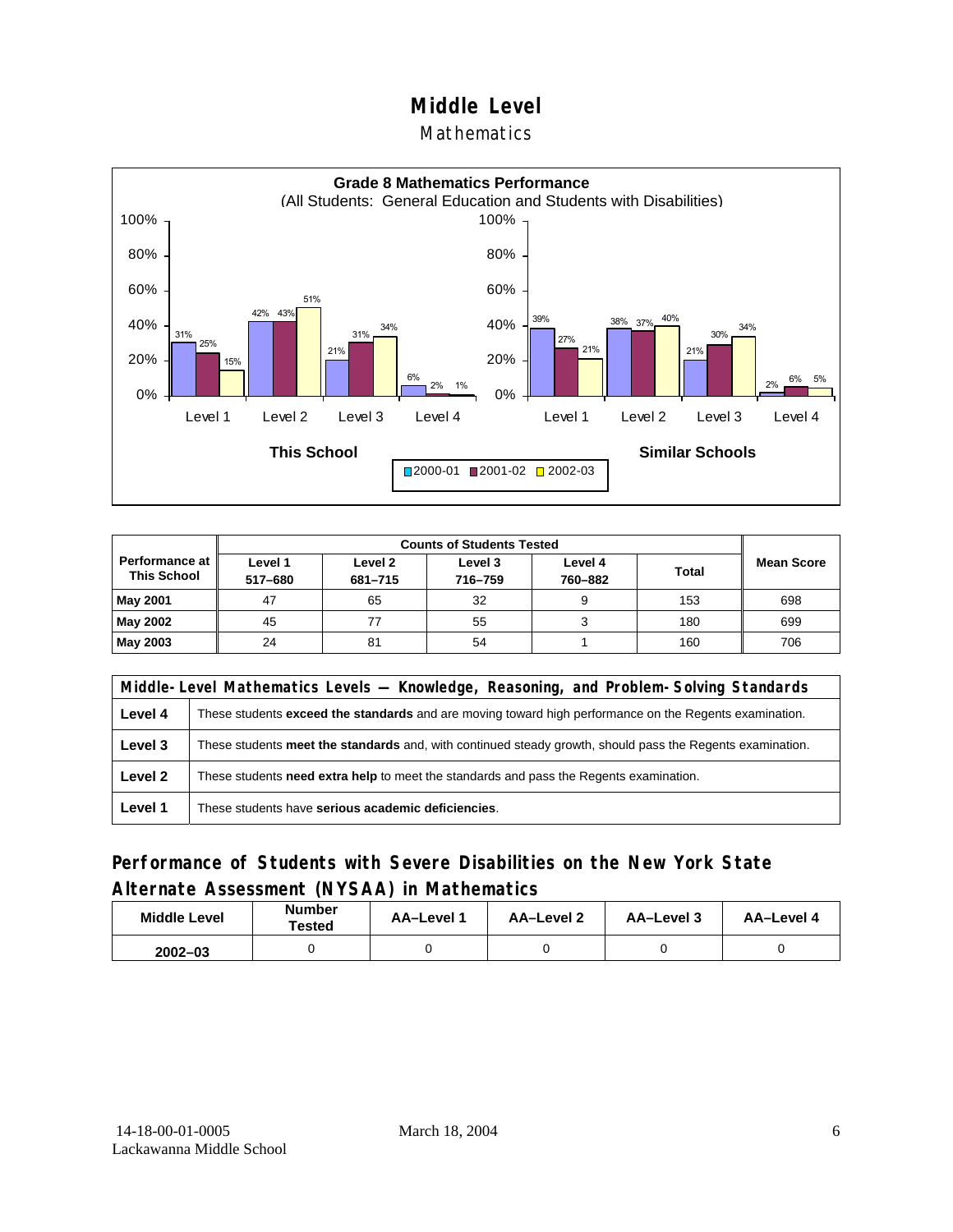#### **Science**



| <b>Performance at This School</b> |                             |         | <b>Mean Score</b> |         |         |       |    |
|-----------------------------------|-----------------------------|---------|-------------------|---------|---------|-------|----|
|                                   |                             | Level 1 | Level 2           | Level 3 | Level 4 | Total |    |
| <b>June 2002</b>                  | <b>Middle-Level Science</b> |         | 50                | 105     | 20      | 176   | 70 |
|                                   | <b>Regents Science</b>      |         |                   |         |         |       |    |
| January/                          | <b>Middle-Level Science</b> |         | 36                | 83      | 31      | 153   | 73 |
|                                   | June 2003   Regents Science |         |                   |         |         |       |    |

|         | Middle-Level Science Levels — Knowledge, Reasoning, and Problem-Solving Standards*                                                                                                                  |  |  |  |  |  |  |  |
|---------|-----------------------------------------------------------------------------------------------------------------------------------------------------------------------------------------------------|--|--|--|--|--|--|--|
| Level 4 | These students <b>exceed the standards</b> on the middle-level science test and are moving toward high performance<br>on the Regents examinations or score 85-100 on a Regents science examination. |  |  |  |  |  |  |  |
| Level 3 | These students meet the standards on the middle-level science test and, with continued steady growth, should<br>pass the Regents examinations or score 65-84 on a Regents science examination.      |  |  |  |  |  |  |  |
| Level 2 | These students need extra help to meet the standards for middle-level science and to pass the Regents<br>examinations or score 55-64 on a Regents science examination.                              |  |  |  |  |  |  |  |
| Level 1 | These students have serious academic deficiencies as evidenced in the middle-level science test or score 0–54<br>on a Regents science examination.                                                  |  |  |  |  |  |  |  |

\*Students may demonstrate proficiency in middle-level science by scoring at Level 3 or above on the middle-level science test or by scoring 65 or above on a Regents examination in science.

### **Performance of Students with Severe Disabilities on the New York State Alternate Assessment (NYSAA) in Science**

| Middle-Level | <b>Number</b><br>Tested | AA-Level 1 | AA-Level 2 | AA-Level 3 | AA-Level 4 |  |
|--------------|-------------------------|------------|------------|------------|------------|--|
| $2002 - 03$  |                         |            |            |            |            |  |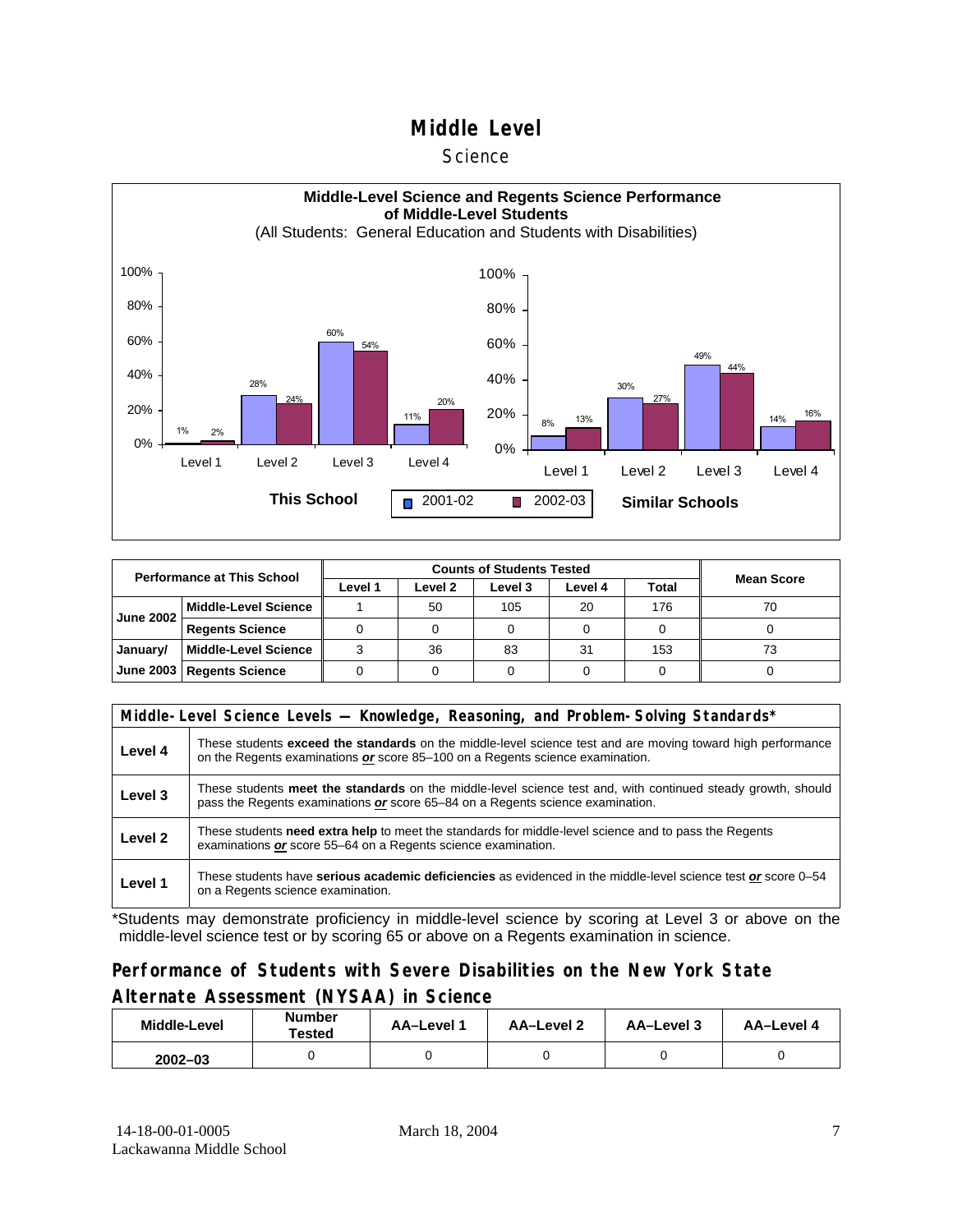# **Analysis of Student Subgroup Performance**

Historically, on State assessments the average performance of Black, Hispanic, and Native American students has been lower than that of White and Asian students. Similarly, students from lowincome families have not performed as well as those from higher income families. A high priority of the Board of Regents is to eliminate these gaps in student performance. In addition, Title I of the federal Elementary and Secondary Education Act includes explicit requirements "to ensure that students served by Title I are given the same opportunity to achieve to high standards and are held to the same high expectations as all students in each State."

This section of the school report card provides performance data for two years by racial/ethnic group, disability status, gender, English proficiency status, income level, and migrant status. The purpose of the student subgroup analyses is to determine if students who perform below the standards in any school tend to fall into particular groups, such as minority students, limited English proficient students, or economically disadvantaged students. If these analyses provide evidence that students in one of the groups achieve at a lower level than other students, the school and community should examine the reasons for this lower performance and make necessary changes in curriculum, instruction, and student support services to remedy these performance gaps. If your school did not report data for the 2002-03 school year for a subject and grade, a table showing data for subgroups in that subject and grade will not be included in the *Analysis*.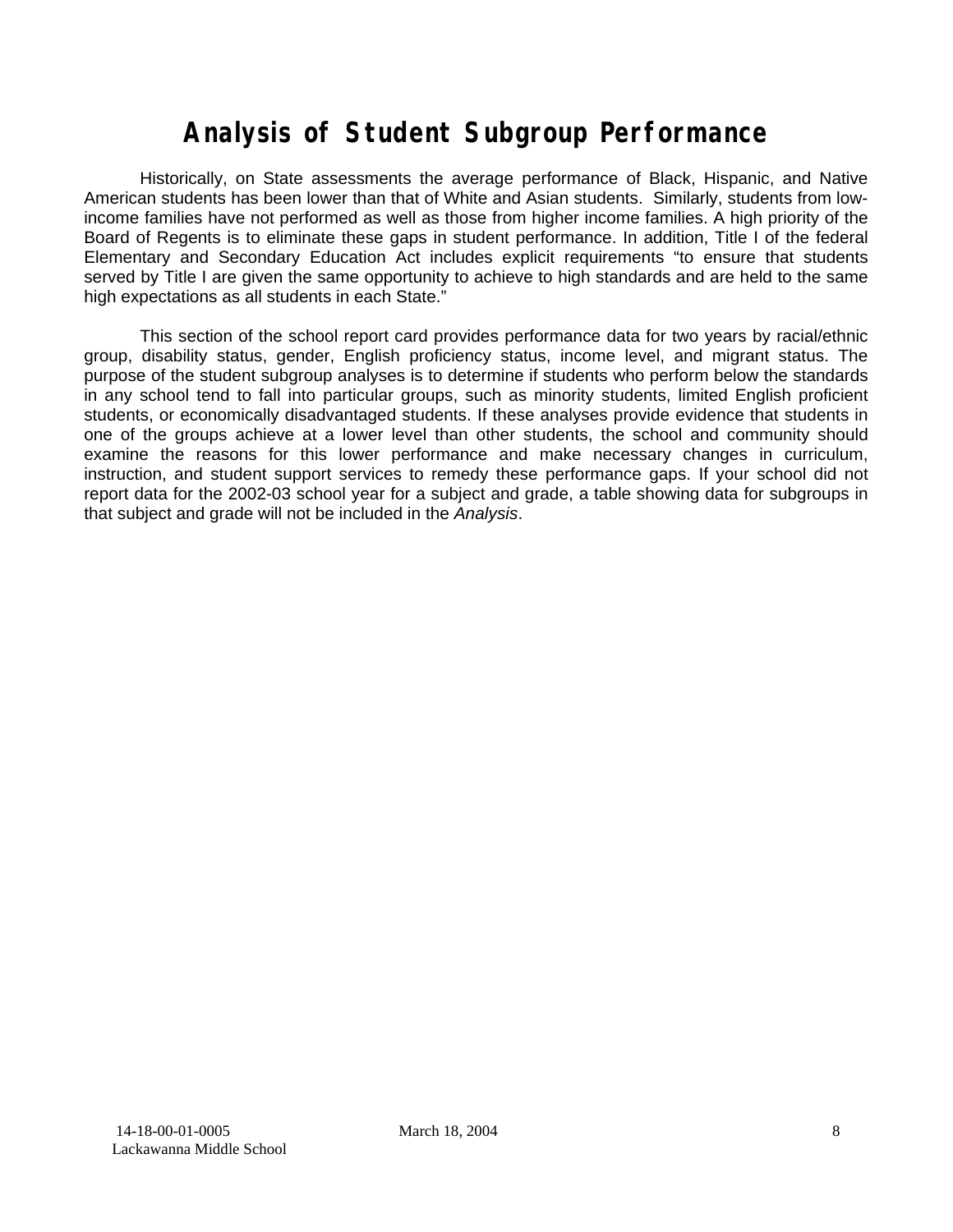### English Language Arts

|                                              |               |                                                                   | ັ<br>$2001 - 02$ |    | 2002-03       |                                                                   |             |             |  |
|----------------------------------------------|---------------|-------------------------------------------------------------------|------------------|----|---------------|-------------------------------------------------------------------|-------------|-------------|--|
| <b>Student Subgroup</b>                      | <b>Tested</b> | <b>Percentages of Tested</b><br><b>Students Scoring at Levels</b> |                  |    | <b>Tested</b> | <b>Percentages of Tested</b><br><b>Students Scoring at Levels</b> |             |             |  |
|                                              |               | $2 - 4$                                                           | $3 - 4$          | 4  |               | $2 - 4$                                                           | $3 - 4$     | 4           |  |
| <b>Results by Race/Ethnicity</b>             |               |                                                                   |                  |    |               |                                                                   |             |             |  |
| American Indian/Alaskan Native               | $\mathbf 0$   | 0%                                                                | 0%               | 0% | $\mathbf{1}$  | s                                                                 | $\mathbf s$ | $\mathbf s$ |  |
| <b>Black</b>                                 | 36            | 72%                                                               | 6%               | 0% | 32            | 72%                                                               | 9%          | 0%          |  |
| Hispanic                                     | 16            | s                                                                 | s                | s  | 14            | s                                                                 | s           | s           |  |
| Asian or Pacific Islander                    | 1             | s                                                                 | $\mathbf s$      | s  | $\mathbf{1}$  | s                                                                 | s           | s           |  |
| White                                        | 133           | 86%                                                               | 28%              | 2% | 103           | 92%                                                               | 36%         | 4%          |  |
| Total                                        | 186           | 84%                                                               | 22%              | 2% | 151           | 89%                                                               | 30%         | 3%          |  |
| Small Group Totals (s)                       | 17            | 100%                                                              | 12%              | 0% | 16            | 100%                                                              | 38%         | 0%          |  |
| <b>Results by Disability Status</b>          |               |                                                                   |                  |    |               |                                                                   |             |             |  |
| General-education students                   | 143           | 92%                                                               | 28%              | 2% | 123           | 94%                                                               | 37%         | 3%          |  |
| Students with disabilities                   | 43            | 60%                                                               | 2%               | 0% | 28            | 64%                                                               | 4%          | $0\%$       |  |
| Total                                        | 186           | 84%                                                               | 22%              | 2% | 151           | 89%                                                               | 30%         | 3%          |  |
| <b>Results by Gender</b>                     |               |                                                                   |                  |    |               |                                                                   |             |             |  |
| Female                                       | 90            | 86%                                                               | 22%              | 2% | 68            | 88%                                                               | 35%         | 1%          |  |
| Male                                         | 96            | 83%                                                               | 22%              | 1% | 83            | 89%                                                               | 27%         | 4%          |  |
| Total                                        | 186           | 84%                                                               | 22%              | 2% | 151           | 89%                                                               | 30%         | 3%          |  |
| <b>Results by English Proficiency Status</b> |               |                                                                   |                  |    |               |                                                                   |             |             |  |
| English proficient                           | 185           | $\mathbf s$                                                       | s                | s  | 151           | 89%                                                               | 30%         | 3%          |  |
| Limited English proficient                   | $\mathbf{1}$  | $\mathbf s$                                                       | $\mathbf s$      | s  | 0             | 0%                                                                | 0%          | 0%          |  |
| Total                                        | 186           | 84%                                                               | 22%              | 2% | 151           | 89%                                                               | 30%         | 3%          |  |
| <b>Results by Income Level</b>               |               |                                                                   |                  |    |               |                                                                   |             |             |  |
| Economically disadvantaged                   | 134           | 83%                                                               | 19%              | 1% | 99            | 87%                                                               | 26%         | 1%          |  |
| Not disadvantaged                            | 52            | 88%                                                               | 31%              | 2% | 52            | 92%                                                               | 38%         | 6%          |  |
| Total                                        | 186           | 84%                                                               | 22%              | 2% | 151           | 89%                                                               | 30%         | 3%          |  |
| <b>Results by Migrant Status</b>             |               |                                                                   |                  |    |               |                                                                   |             |             |  |
| Migrant family                               | $\mathbf 0$   | 0%                                                                | 0%               | 0% | 0             | 0%                                                                | 0%          | 0%          |  |
| Not migrant family                           | 186           | 84%                                                               | 22%              | 2% | 151           | 89%                                                               | 30%         | 3%          |  |
| Total                                        | 186           | 84%                                                               | 22%              | 2% | 151           | 89%                                                               | 30%         | 3%          |  |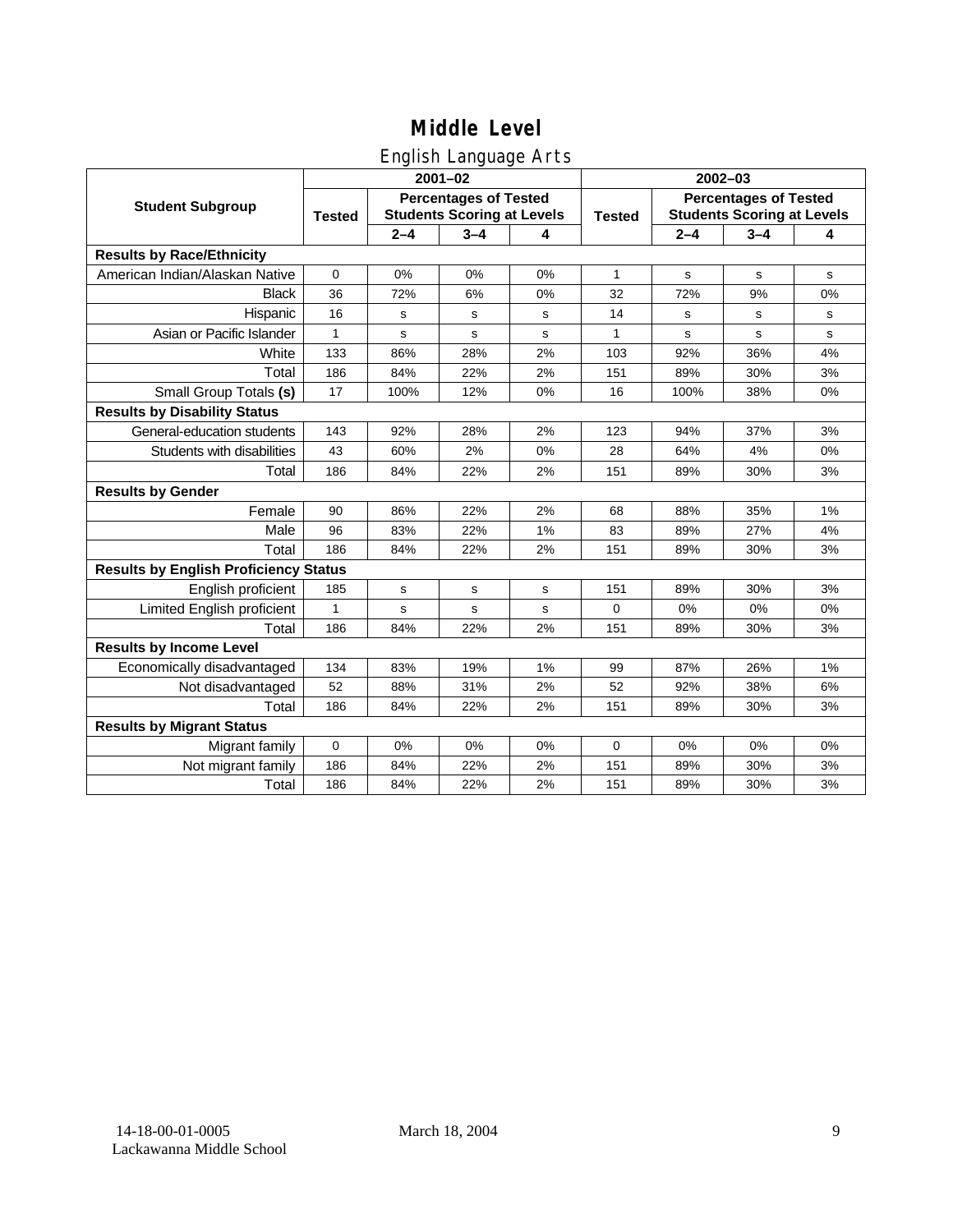### Mathematics

|                                              |               |             | $2001 - 02$                                                       |    | $2002 - 03$   |                                                                   |         |    |  |
|----------------------------------------------|---------------|-------------|-------------------------------------------------------------------|----|---------------|-------------------------------------------------------------------|---------|----|--|
| <b>Student Subgroup</b>                      | <b>Tested</b> |             | <b>Percentages of Tested</b><br><b>Students Scoring at Levels</b> |    | <b>Tested</b> | <b>Percentages of Tested</b><br><b>Students Scoring at Levels</b> |         |    |  |
|                                              |               | $2 - 4$     | $3 - 4$                                                           | 4  |               | $2 - 4$                                                           | $3 - 4$ | 4  |  |
| <b>Results by Race/Ethnicity</b>             |               |             |                                                                   |    |               |                                                                   |         |    |  |
| American Indian/Alaskan Native               | $\Omega$      | 0%          | 0%                                                                | 0% | $\mathbf{1}$  | s                                                                 | s       | s  |  |
| <b>Black</b>                                 | 31            | 52%         | 16%                                                               | 0% | 33            | 76%                                                               | 18%     | 0% |  |
| Hispanic                                     | 16            | s           | s                                                                 | s  | 14            | s                                                                 | s       | s  |  |
| Asian or Pacific Islander                    | 1             | s           | s                                                                 | s  | 1             | s                                                                 | s       | s  |  |
| White                                        | 132           | 80%         | 38%                                                               | 2% | 111           | 87%                                                               | 38%     | 1% |  |
| Total                                        | 180           | 75%         | 32%                                                               | 2% | 160           | 85%                                                               | 34%     | 1% |  |
| Small Group Totals (s)                       | 17            | 82%         | 18%                                                               | 0% | 16            | 88%                                                               | 44%     | 0% |  |
| <b>Results by Disability Status</b>          |               |             |                                                                   |    |               |                                                                   |         |    |  |
| General-education students                   | 140           | 84%         | 41%                                                               | 2% | 132           | 91%                                                               | 40%     | 1% |  |
| Students with disabilities                   | 40            | 43%         | 3%                                                                | 0% | 28            | 57%                                                               | 7%      | 0% |  |
| Total                                        | 180           | 75%         | 32%                                                               | 2% | 160           | 85%                                                               | 34%     | 1% |  |
| <b>Results by Gender</b>                     |               |             |                                                                   |    |               |                                                                   |         |    |  |
| Female                                       | 88            | 74%         | 33%                                                               | 1% | 72            | 82%                                                               | 33%     | 1% |  |
| Male                                         | 92            | 76%         | 32%                                                               | 2% | 88            | 88%                                                               | 35%     | 0% |  |
| Total                                        | 180           | 75%         | 32%                                                               | 2% | 160           | 85%                                                               | 34%     | 1% |  |
| <b>Results by English Proficiency Status</b> |               |             |                                                                   |    |               |                                                                   |         |    |  |
| English proficient                           | 179           | $\mathbf s$ | s                                                                 | s  | 152           | 86%                                                               | 36%     | 1% |  |
| Limited English proficient                   | 1             | s           | s                                                                 | s  | 8             | 63%                                                               | 0%      | 0% |  |
| Total                                        | 180           | 75%         | 32%                                                               | 2% | 160           | 85%                                                               | 34%     | 1% |  |
| <b>Results by Income Level</b>               |               |             |                                                                   |    |               |                                                                   |         |    |  |
| Economically disadvantaged                   | 128           | 70%         | 30%                                                               | 2% | 102           | 84%                                                               | 31%     | 0% |  |
| Not disadvantaged                            | 52            | 88%         | 38%                                                               | 2% | 58            | 86%                                                               | 40%     | 2% |  |
| Total                                        | 180           | 75%         | 32%                                                               | 2% | 160           | 85%                                                               | 34%     | 1% |  |
| <b>Results by Migrant Status</b>             |               |             |                                                                   |    |               |                                                                   |         |    |  |
| Migrant family                               | 0             | 0%          | 0%                                                                | 0% | $\Omega$      | 0%                                                                | 0%      | 0% |  |
| Not migrant family                           | 180           | 75%         | 32%                                                               | 2% | 160           | 85%                                                               | 34%     | 1% |  |
| Total                                        | 180           | 75%         | 32%                                                               | 2% | 160           | 85%                                                               | 34%     | 1% |  |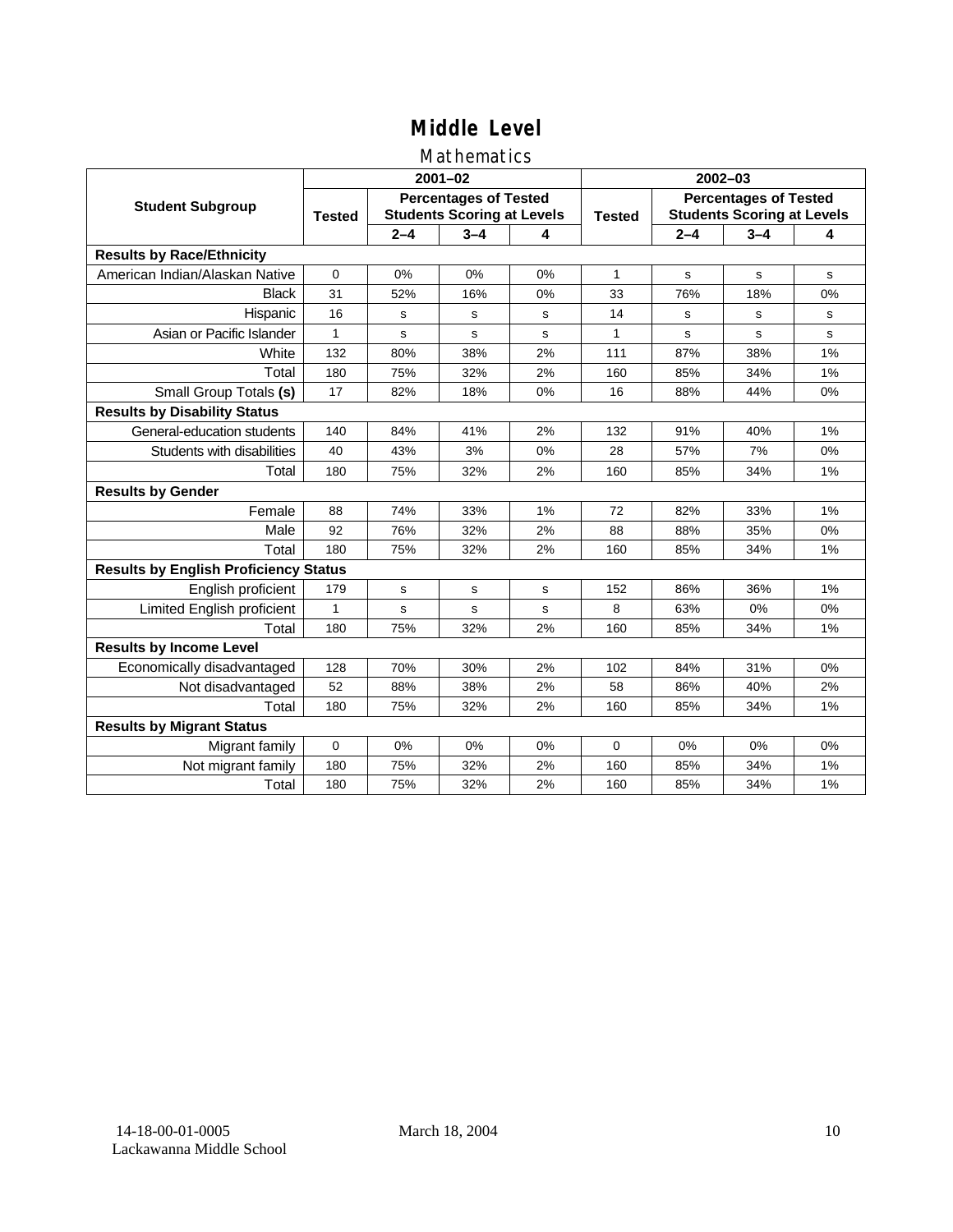#### Science

|                                              |                 |         | $2001 - 02$                                                       |             | $2002 - 03$   |                                                                   |         |     |
|----------------------------------------------|-----------------|---------|-------------------------------------------------------------------|-------------|---------------|-------------------------------------------------------------------|---------|-----|
| <b>Student Subgroup</b>                      | <b>Tested</b>   |         | <b>Percentages of Tested</b><br><b>Students Scoring at Levels</b> |             | <b>Tested</b> | <b>Percentages of Tested</b><br><b>Students Scoring at Levels</b> |         |     |
|                                              |                 | $2 - 4$ | $3 - 4$                                                           | 4           |               | $2 - 4$                                                           | $3 - 4$ | 4   |
| <b>Results by Race/Ethnicity</b>             |                 |         |                                                                   |             |               |                                                                   |         |     |
| American Indian/Alaskan Native               | $\Omega$        | 0%      | 0%                                                                | 0%          | $\mathbf{1}$  | s                                                                 | s       | s   |
| <b>Black</b>                                 | 28              | 96%     | 43%                                                               | 4%          | 32            | 97%                                                               | 56%     | 9%  |
| Hispanic                                     | 16              | s       | s                                                                 | s           | 13            | s                                                                 | s       | s   |
| Asian or Pacific Islander                    | $\mathbf{1}$    | s       | s                                                                 | s           | $\mathbf{1}$  | s                                                                 | s       | s   |
| White                                        | 131             | 100%    | 76%                                                               | 13%         | 106           | 98%                                                               | 78%     | 25% |
| Total                                        | 176             | 99%     | 71%                                                               | 11%         | 153           | 98%                                                               | 75%     | 20% |
| Small Group Totals (s)                       | $\overline{17}$ | 100%    | 76%                                                               | 12%         | 15            | 100%                                                              | 87%     | 13% |
| <b>Results by Disability Status</b>          |                 |         |                                                                   |             |               |                                                                   |         |     |
| General-education students                   | 136             | 99%     | 77%                                                               | 14%         | 127           | 98%                                                               | 82%     | 23% |
| Students with disabilities                   | 40              | 100%    | 50%                                                               | 3%          | 26            | 96%                                                               | 38%     | 8%  |
| Total                                        | 176             | 99%     | 71%                                                               | 11%         | 153           | 98%                                                               | 75%     | 20% |
| <b>Results by Gender</b>                     |                 |         |                                                                   |             |               |                                                                   |         |     |
| Female                                       | 84              | 99%     | 74%                                                               | 8%          | 71            | 97%                                                               | 68%     | 13% |
| Male                                         | 92              | 100%    | 68%                                                               | 14%         | 82            | 99%                                                               | 80%     | 27% |
| Total                                        | 176             | 99%     | 71%                                                               | 11%         | 153           | 98%                                                               | 75%     | 20% |
| <b>Results by English Proficiency Status</b> |                 |         |                                                                   |             |               |                                                                   |         |     |
| English proficient                           | 175             | s       | $\mathbf s$                                                       | $\mathbf s$ | 145           | 99%                                                               | 77%     | 21% |
| Limited English proficient                   | $\mathbf{1}$    | s       | s                                                                 | s           | 8             | 88%                                                               | 25%     | 0%  |
| Total                                        | 176             | 99%     | 71%                                                               | 11%         | 153           | 98%                                                               | 75%     | 20% |
| <b>Results by Income Level</b>               |                 |         |                                                                   |             |               |                                                                   |         |     |
| Economically disadvantaged                   | 124             | 99%     | 69%                                                               | 8%          | 100           | 98%                                                               | 71%     | 15% |
| Not disadvantaged                            | 52              | 100%    | 75%                                                               | 19%         | 53            | 98%                                                               | 81%     | 30% |
| Total                                        | 176             | 99%     | 71%                                                               | 11%         | 153           | 98%                                                               | 75%     | 20% |
| <b>Results by Migrant Status</b>             |                 |         |                                                                   |             |               |                                                                   |         |     |
| Migrant family                               | $\mathbf 0$     | 0%      | 0%                                                                | 0%          | 0             | 0%                                                                | 0%      | 0%  |
| Not migrant family                           | 176             | 99%     | 71%                                                               | 11%         | 153           | 98%                                                               | 75%     | 20% |
| Total                                        | 176             | 99%     | 71%                                                               | 11%         | 153           | 98%                                                               | 75%     | 20% |